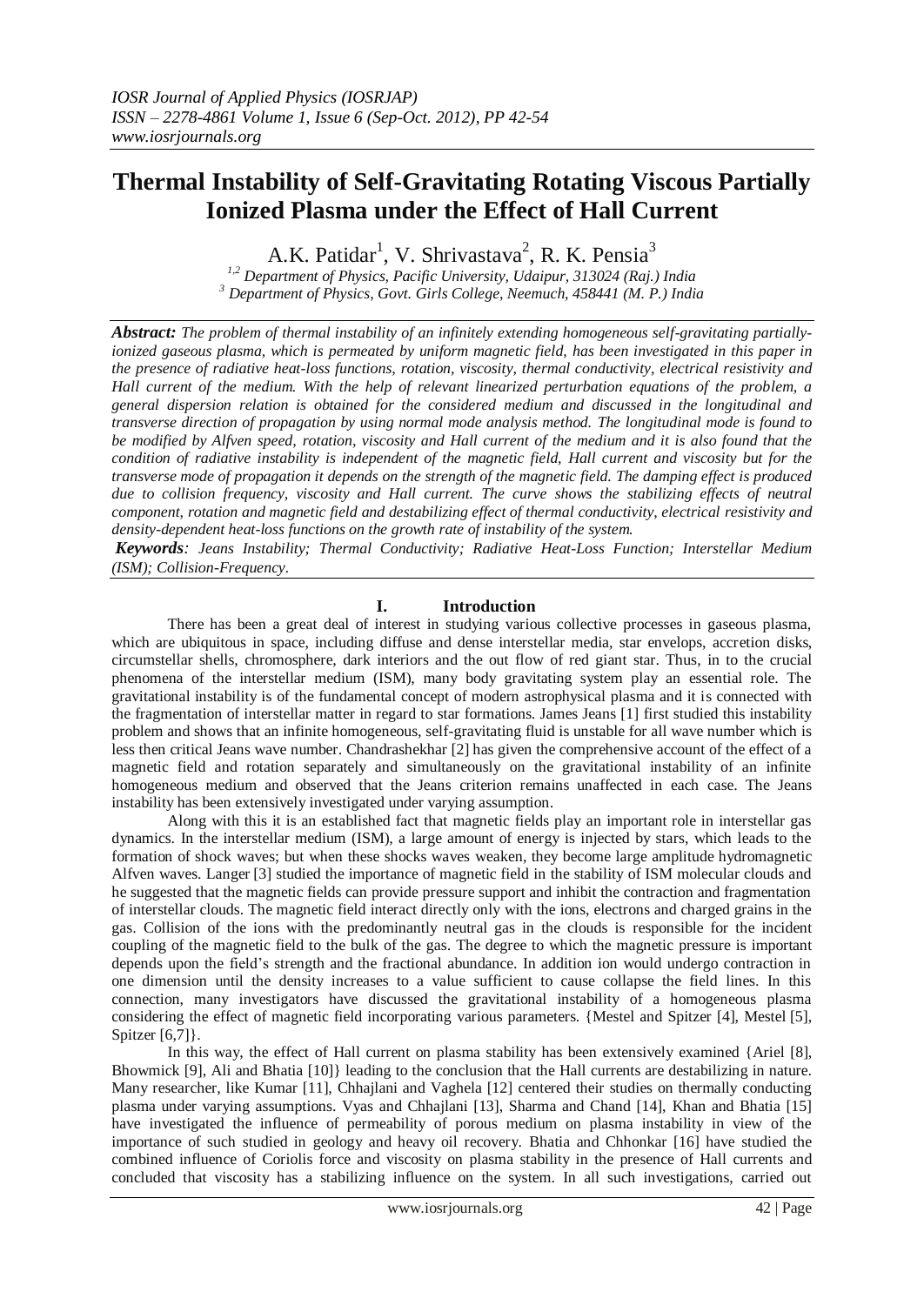separately under varying assumption, it was found that the condition of instability has been determined by Jeans criterion with some modifications.

Recently, Lima *et al.* [17] have studied the problem of Jeans gravitational instability and non-extensive kinetic theory. Khan and Shaikh [18] have discussed the instability of thermally conducting self-gravitating system. The role of magnetic field in contraction and fragmentation of interstellar clouds has been studied by Pensia *et al.* [19]. Thus we find that the problem of Jeans gravitational instability is the important phenomena to understand gravitational collapse of the Protostar. Stiele *et al.* [20] have discussed clump formation due to thermal instability in weakly ionized plasma. Inutsuka *et al.* [21] have investigated the propagation of shock waves into a warm neutral medium taking into account radiative terms. Menou *et al.* [22] have shown the importance of radiative effects in the sun"s upper radiative zone. Kim and Narayan [23] have discussed the thermal instability in clusters of galaxies with conduction taking on the role of the effect of radiative heat-loss function. Shadmeri and Dib [24] have discussed the thermal instability in a magnetized partially ionized plasma with charged dust particles and radiative cooling functions. Fukue and Kamaya [25] have explored the problem of thermal instability considering the effects of ion-neutral friction, radiative cooling functions and magnetic field. Shaikh *et al.* [26, 27] have explored the problem of gravitational instability of thermally conducting partially ionized plasma in a variable magnetic field, considering the effects of Hall currents, finite conductivity, ion viscosity, thermal conductivity and collision with neutrals.

From the above studies, we find that thermal conductivity, interaction between two components of partially ionized plasma and radiative heat-loss functions are the important parameters to discuss the problem of gravitational instability. Thus in present problem, we investigate the effects of radiative heat-loss functions, rotation, viscosity, Hall current, thermal conductivity and electrical resistivity on the Jeans instability of partially ionized plasma

## **II. Equations of the Problem**

Let us consider of a homogeneous composite partially ionized plasma including Hall current, radiative heat-loss functions, viscosity, finite electrical resistivity and thermal conductivity, rotation under the influence of uniform magnetic field  $\overrightarrow{H}$  (0, 0, H). We assume that the two components of the partially ionized plasma (the ionized fluid and the neutral gas) behave like a continuum fluid and their state velocities are equal etc. are considered, have the following form.

$$
\frac{d\vec{v}}{dt} - 2(\vec{v} \times \vec{\Omega}) = -\frac{\vec{v}_p}{\rho} + \vec{v}\phi + \frac{1}{4\pi\rho}(\vec{\nabla}\times\vec{H}) \times \vec{H} + \frac{\rho_d}{\rho}v_c(\vec{v}_d - \vec{v}) + \nu\nabla^2\vec{v}.
$$
\n(1)

$$
\frac{d\vec{v}_d}{dt} = -\nu_c (\vec{v}_d - \vec{v}).\tag{2}
$$

$$
\frac{d\rho}{dt} = -\rho \vec{\nabla} \vec{v}.
$$
\n(3)\n
$$
\nabla^2 \phi = -4\pi G \rho.
$$
\n(4)

$$
\frac{1}{(\gamma-1)}\frac{dp}{dt} - \frac{\gamma}{(\gamma-1)}\frac{p}{\rho}\frac{d\rho}{dt} + \rho\mathcal{L} - \vec{\nabla}\left(\lambda\vec{\nabla}T\right) = 0.
$$
\n(5)

$$
p - \frac{R}{\mu} \rho T = 0. \tag{6}
$$

$$
\frac{d\vec{H}}{dt} = \vec{\nabla} \times (\vec{v} \times \vec{H}) + \eta \nabla^2 \vec{H} - \frac{c}{4\pi Ne} [\vec{\nabla} \times \{ (\vec{\nabla} \times \vec{h}) \times \vec{H} \}].
$$
\n(7)  
\n
$$
\vec{\nabla} \cdot \vec{H} = 0.
$$

where 
$$
\overrightarrow{\Omega}(\Omega_x, 0, \Omega_z)
$$
,  $v_d$ ,  $p$ ,  $\gamma$ ,  $\phi$ ,  $\overrightarrow{h}(h_x, h_y, h_z)$ , G,  $\lambda$ , R, c, N,  $\rho$ ,  $\rho_d$  T,  $\eta$ ,  $v$ ,  $e$ , and  $\overrightarrow{v}(v_x, v_y, v_z)$  denote  
the rotational frequency, neutral gas velocity, pressure, ratio of specific heats, gravitational potential, magnetic  
field, gravitational constant, coefficient of thermal conductivity, gas constant, velocity of light, number density,  
density of ionized component, density of neutral components ( $\rho \gg \rho_d$ ), temperature, finite electrical resistivity,  
kinematic viscosity, charge of electron, and the gas velocity, respectively. Operator  $d/dt$  is the substantial  
derivative given by

$$
\frac{d}{dt} = \left(\frac{\partial}{\partial t} + \vec{v} \cdot \vec{v}\right). \tag{I}
$$

## **III. Linearized Perturbation Equations**

The space and time dependent physical quantities  $\vec{v}$ , p, p, T,  $\vec{H}$  and  $\phi$  can be written as the sum of the equilibrium and perturbed part

 $\rho = \rho_0 + \delta \rho, \quad p = p_0 + \delta p,$  $\vec{H} = \vec{H}_0 + \delta h$ ,  $T = T_0 + \delta T$ ,  $\phi = \phi_0 + \delta \phi$ ,  $\vec{v} = \vec{v}_0 + \delta \vec{v}$ , (with  $v_0 = 0$ ),  $\mathcal{L} = \mathcal{L}_0 + \delta \mathcal{L}$ , (with  $\mathcal{L}_0 = 0$ )

The term with subscript '0' denotes the equilibrium part of the physical quantities. Using equation (I)-(II) in equation (1)-(8), we can write the linearized perturbation equation of finite electrical conducting, rotating, viscous, partially ionized plasma with radiative effect, magnetic field and thermal conductivity, removing "0" from subscripts in the equilibrium quantities for simplicity. Thus we obtain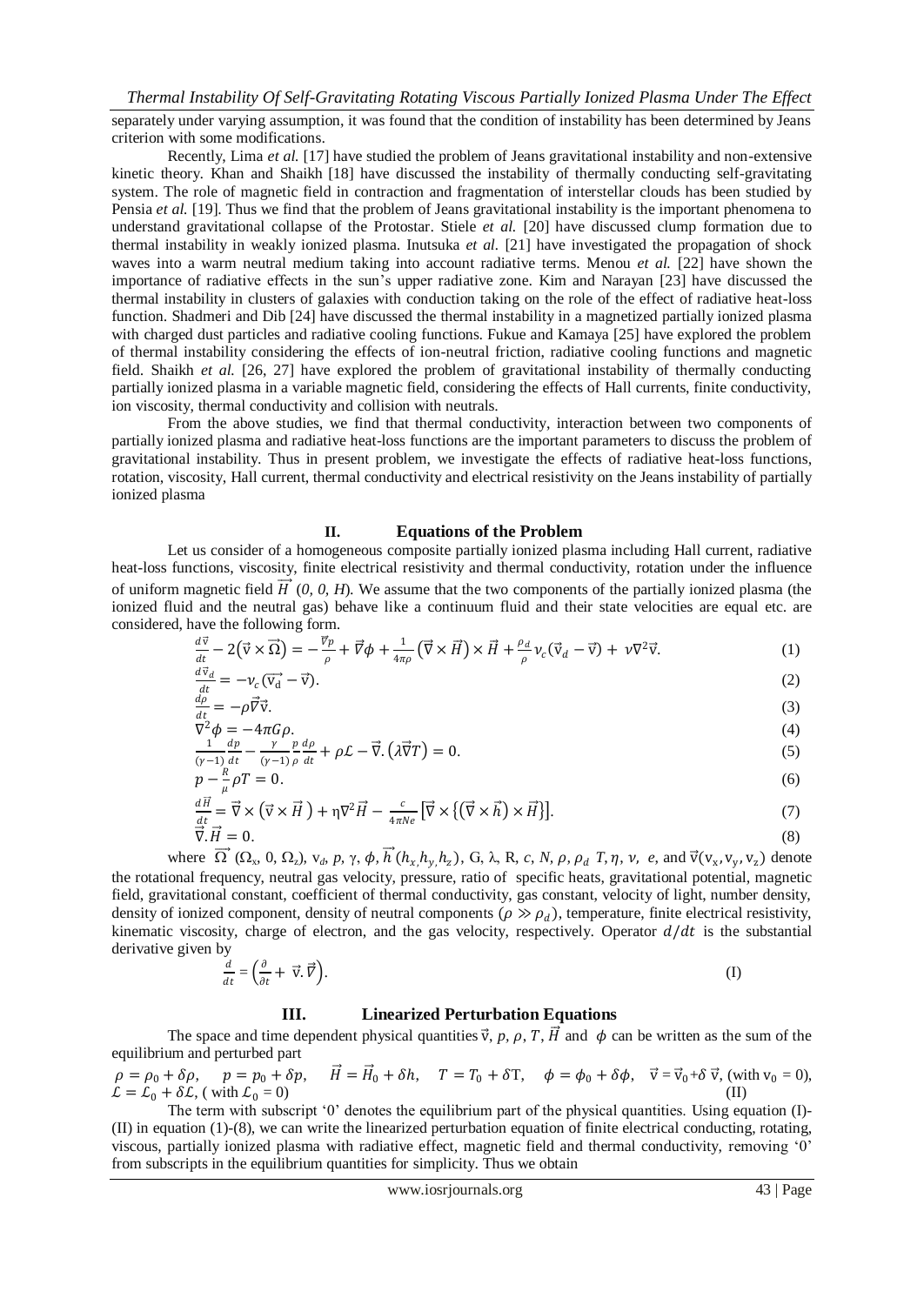*Thermal Instability Of Self-Gravitating Rotating Viscous Partially Ionized Plasma Under The Effect* 

$$
\frac{\partial \vec{v}}{\partial t} - 2(\vec{v} \times \Omega) = -\vec{v}\frac{\partial p}{\rho} + \vec{v}\delta\phi + \frac{1}{4\pi\rho}(\vec{\nabla}\times\vec{h}) \times \vec{H} + \frac{\rho_d}{\rho}v_c(\vec{v}_d - \vec{v}) + v\nabla^2\vec{v}.
$$
\n(9)

$$
\frac{\partial v_d}{\partial t} = -\nu_c (\vec{v_d} - \vec{v}).\tag{10}
$$

$$
\frac{\partial \delta \rho}{\partial t} = -\rho \vec{\nabla} \vec{\mathbf{v}}.\tag{11}
$$
\n
$$
\nabla^2 \delta \phi = -4\pi G \delta \rho.
$$
\n
$$
(12)
$$

$$
\nabla^2 \delta \phi = -4\pi G \delta \rho.
$$
\n
$$
\frac{1}{(\gamma - 1)} \frac{\partial \delta \rho}{\partial t} - \frac{\gamma}{(\gamma - 1)} \frac{p}{\rho} \frac{\partial \delta \rho}{\partial t} + \rho \left( \mathcal{L}_{\rho} \delta \rho + \mathcal{L}_{\tau} \delta T \right) - \lambda \nabla^2 \delta T = 0.
$$
\n(12)

$$
\frac{\delta p}{p} = \frac{\delta T}{T} + \frac{\delta \rho}{\rho}.
$$
\n(14)

$$
\frac{\partial \vec{h}}{\partial t} = \vec{\nabla} \times (\vec{v} \times \vec{H}) + \eta \nabla^2 \vec{h} - \frac{c}{4\pi Ne} [\vec{\nabla} \times \{ (\vec{\nabla} \times \vec{h}) \times \vec{H} \}].
$$
\n(15)  
\n
$$
\vec{\nabla} \cdot \vec{h} = 0.
$$

Here  $\mathcal{L}_{\rho,T}$  are the partial derivatives of the density dependent  $(\partial \mathcal{L}/\partial \rho)_T$  and temperature dependent  $(\partial \mathcal{L}/\partial T)$ <sub>o</sub> heat-loss functions respectively.

#### **IV. Dispersion Relation**

In order to study the stability of the system we assume that all the perturbed quantities vary as

$$
\exp\{i(k_x x + k_z z + \omega t)\}.
$$

where  $k_{x(z)}$  represents the wave number in the perpendicular x, and parallel z direction to the magnetic field such that  $k_x^2 + k_z^2 = k^2$ . The harmonic frequency of the perturbation is denoted by  $\omega$ . Combining equation (13) and (14), we obtain the expression for  $\delta p$  as.

$$
\delta p\{\sigma + \beta\} = \{\alpha + \sigma C^2\}\delta \rho. \tag{17}
$$

where  $\sigma = i\omega$ ,  $C = \left(\frac{\gamma p}{\gamma}\right)$  $\left(\frac{p}{\rho}\right)^{1/2}$  is the adiabatic velocity of sound in the medium. The parameter  $\alpha$  and  $\beta$ 

are given by

$$
\alpha = (\gamma - 1) \left( \mathcal{L}_T T - \mathcal{L}_\rho \rho + \frac{\lambda k^2 T}{\rho} \right) .
$$
  

$$
\beta = (\gamma - 1) \left( \frac{\mathcal{L}_T T \rho}{p} + \frac{\lambda k^2 T}{p} \right) .
$$
 (18)

Using equation (10)–(18) in equation (9), we obtain the following algebraic equations for the amplitude components

$$
\left(R_1 + \frac{k^2 V^2 d}{A}\right) V_x - \left(\frac{k_Z^2 Q V^2 k^2}{A} + 2\Omega_z\right) V_y + \frac{ik_x}{k^2} \Omega_T^2 s = 0.
$$
\n(19)

$$
\left(\frac{\kappa_z v}{A} + 2\Omega_z\right) v_x + \left(R_1 + \frac{\kappa_z v}{A}\right) v_y - 2\Omega_x v_z = 0.
$$
\n(20)\n
$$
2\Omega_x v_y + R_1 v_z + \frac{i k_z}{k^2} \Omega_T^2 s = 0.
$$
\n(21)

Taking divergence of equation (9) with addition of equation (10)–(18), we obtain

$$
\left(\frac{ik_{x}k^{2}v^{2}d}{A}\right)v_{x} - \left(ik_{x}\frac{k_{z}^{2}ov^{2}k^{2}}{A} + 2ik_{x}\Omega_{z} - 2ik_{z}\Omega_{x}\right)v_{y} - \left(\sigma R_{1} + \Omega_{T}^{2}\right)s = 0.
$$
 (22)

where  $s = \frac{\delta \rho}{g}$  $\frac{\delta \rho}{\rho}$  is the condensation of the medium,  $V = \frac{H}{(4\pi \rho)}$  $\frac{H}{(4\pi\rho)^{1/2}}$  is the Alfven velocity,  $C^2 = \gamma C^2$  where *C* and *C*′ are the adiabatic and isothermal velocities of sound. Also we have assumed the following substitutions

$$
d = \sigma + \Omega_m, \Omega_m = \eta k^2, \ \Omega_v = \nu k^2, R_1 = \sigma + \frac{\sigma B v_c}{\sigma + v_c} + \Omega_v, \ \Omega_1^2 = k^2 \alpha - 4\pi G \rho \beta,
$$
  

$$
\Omega_j^2 = k^2 C^2 - 4\pi G \rho, \ \Omega_T^2 = \frac{\sigma \Omega_j^2 + \Omega_I^2}{\sigma + \beta}, \ Q_1 = \frac{k_z^2 Q V^2 k^2}{A}, \ Q = \frac{cH}{4\pi N \epsilon}, \ A = d^2 + k_z^2 Q^2 k^2,
$$

Equation (19)-(22) can be written as

$$
[X] [Y] = 0.
$$
 (23)

where [X] is the fourth order square matrix and [Y] is a single column matrix whose elements are  $v_x$ ,  $v_y$ ,  $v<sub>z</sub>$  and s. For a non-trivial solution of the equation (23) the determinant of the matrix [X] should vanish, leading to the general dispersion relation.

 − <sup>1</sup> + 2 2 <sup>1</sup> + 2 2 <sup>1</sup> + Ω<sup>T</sup> 2 <sup>1</sup> − 4 <sup>1</sup> + 2 2 <sup>1</sup> + Ω<sup>T</sup> 2 <sup>2</sup> − <sup>1</sup> <sup>1</sup> + ΩT2222+2Ω2+222412+1221+ 22+422Ω2+142442+4222Ω1 +4<sup>2</sup> 21+22<sup>2</sup> 2*−*2ΩΩ22Ω21+22+221+22*−*2422*−*2Ω2+2 21+21Ω<sup>2</sup> = 0. (24)

The dispersion relation (24) shows a general dispersion relation for wave propagation in an homogeneous self-gravitating partially ionized plasma incorporating the effect of rotation, thermal conductivity,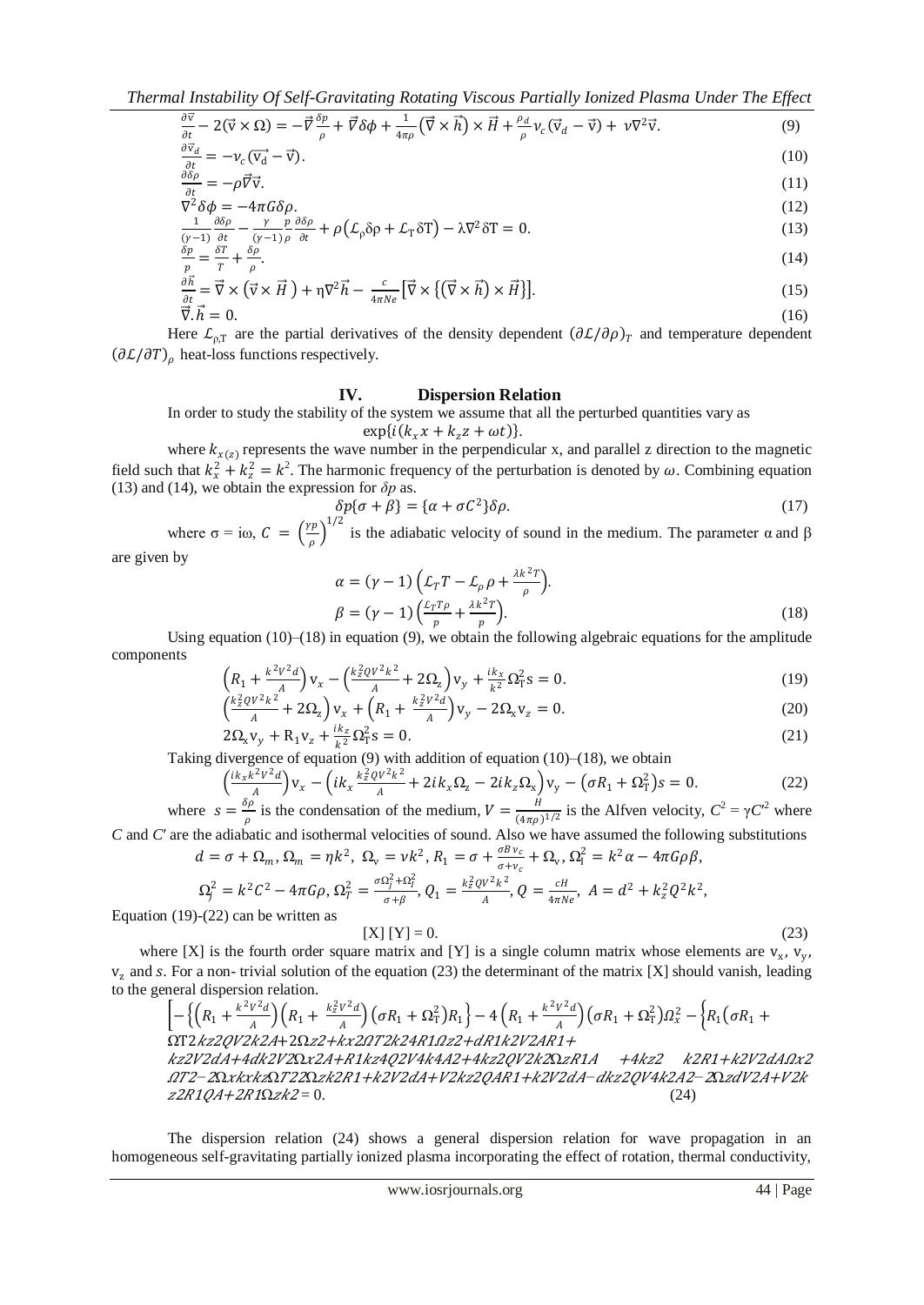radiative heat-loss function, Hall current, electrical resistivity and viscosity of the medium. We find that in this dispersion relation the terms due to the Hall current have entered through the factor *Q.* Now, we will reduce the dispersion relation (24) in two different modes of propagation, parallel and perpendicular to the magnetic field for finding the effect of considered parameter, separately.

The above dispersion relation is the modified form of the dispersion relation obtained by Dangarh *et al.* [28] due the consideration of Hall current, rotation, viscosity and electrical resistivity, excluding electron inertia. Also ignoring the effect of rotation, Hall current and neutral particles the above dispersion relation reduces to Kaothekar and Chhajlani [29] excluding permeability and FLR correction. Again equation (24) gives the same result as Bora and Talwar [30] by ignoring rotation and viscosity and adding the effect of electron inertia in that case.

#### **V. Analysis of Dispersion Relation**

Now we will discuss the dispersion relation (24) for the following two modes of propagation, parallel and perpendicular to the magnetic field.

## **5.1. Longitudinal Mode of Propagation**

For this case we assume all the perturbations longitudinal to the direction of the magnetic field i.e.  $(k_z =$  $k, k_x = 0$ ). This is the dispersion relation reduces in the simple form to give.

− <sup>1</sup> + 2 2 <sup>1</sup> + 2 2 <sup>1</sup> + Ω<sup>T</sup> 2 <sup>1</sup> − 4 <sup>1</sup> + 2 2 <sup>1</sup> + Ω<sup>T</sup> 2 <sup>2</sup> − <sup>1</sup> <sup>1</sup> + ΩT224+2Ω2+41+22Ω<sup>2</sup>Ω<sup>2</sup> =0. (25)

Equation (25) gives the general dispersion relation for an infinite homogeneous, uniformly magnetized self-gravitating viscous partially ionized plasma having Hall current, finite electrical resistivity and thermal conductivity incorporated rotation, radiative heat-loss function, when the disturbances are propagating parallel to the magnetic field. Again for simplicity, the dispersion relation (25) is discussed for axis of rotation is along and perpendicular to the magnetic field separately.

#### **5.1.1. Axis of rotation along magnetic field**

When the axis of rotation is along the magnetic field, we put  $\Omega_x = 0$  and  $\Omega_z = \Omega$ , the dispersion relation (25) reduces to

$$
-R_1\left(\sigma R_1 + \Omega_{\rm T}^2\right)\left(\left(R_1 + \frac{k^2 V^2 d}{A}\right)\left(R_1 + \frac{k^2 V^2 d}{A}\right) + 4\Omega^2 + \frac{k^4 Q^2 V^4 k^4}{A^2} + 4\Omega \frac{Q V^2 k^4}{A}\right) = 0. \tag{26}
$$

This is the reduced dispersion relation for a wave propagating in longitudinal direction when axis of rotation is along the magnetic field. We find that the dispersion relation (26) is modified due to the presence of neutral particles, thermal conductivity, radiative heat-loss functions, Hall current, viscosity of medium and electrical resistivity. This dispersion relation (26) has three independent factors; each represents the modes of propagation incorporating different parameters. The first factor of equation (26) equal to zero and putting the value of  $R_1$  we get.

$$
\sigma^2 + \sigma F + \Omega_v \nu_c = 0. \tag{27}
$$

where  $F = \{v_c(1+B) + \Omega_v\}$ . Equation (27) cannot have a real positive root hence it satisfies the necessary and sufficient condition of stability. Thus equations (27) represents stable damped mode due to viscosity of medium, modified by the effect of collision frequency. This equation is same as Chhajlani and Parihar [31] and Kaothekar and Chhajlani [29]. It is evident from the equation (27) that the condition of stability of the fluid is independent of the magnetic field, electrical resistivity, thermal conductivity, selfgravitation, radiative heat-loss function and Hall current. The second factor of equation (26) on simplifying, by putting the value of  $\Omega_T^2$ , and  $R_1$  gives.

$$
\sigma^4 + \sigma^3 (F + \beta) + \sigma^2 [\nu_c \Omega_v + \Omega_j^2 + F\beta] + \sigma [\nu_c {\Omega_j^2 + \beta \Omega_v}] + \Omega_1^2 + \nu_c \Omega_1^2 = 0.
$$
 (28)

 This dispersion relation for self-gravitating fluid incorporated effect of neutral particles, viscosity, thermal conductivity, Hall current and radiative heat-loss function. It is evident from equation (28) that the condition of instability is independent of magnetic field, rotation and electrical effects such as Hall current and electrical resistivity. The dispersion relation (28) is a fourth degree equation which may be reduced to particular cases so that the effect of each parameter is analyzed separately. If we neglect the effect of viscosity  $v = 0$  we get,

$$
\sigma^4 + \sigma^3[\nu_c(1+B) + \beta] + \sigma^2[\nu_c(1+B)\beta + \Omega_1^2] + \sigma[\nu_c\Omega_1^2 + \Omega_1^2] + \nu_c\Omega_1^2 = 0.
$$
 (29)

Equation (29) admits at least one positive root corresponding to the instability of the system. The constant term of this dispersion relation, thus the conditions of instability for this case is given as

$$
k^{2}(\gamma - 1)\left(\mathcal{L}_{T}T - \mathcal{L}_{\rho}\rho + \frac{\lambda k^{2}T}{\rho}\right) - 4\pi G\rho(\gamma - 1)\left(\frac{\mathcal{L}_{T}T\rho}{p} + \frac{\lambda k^{2}T}{p}\right) < 0. \tag{30}
$$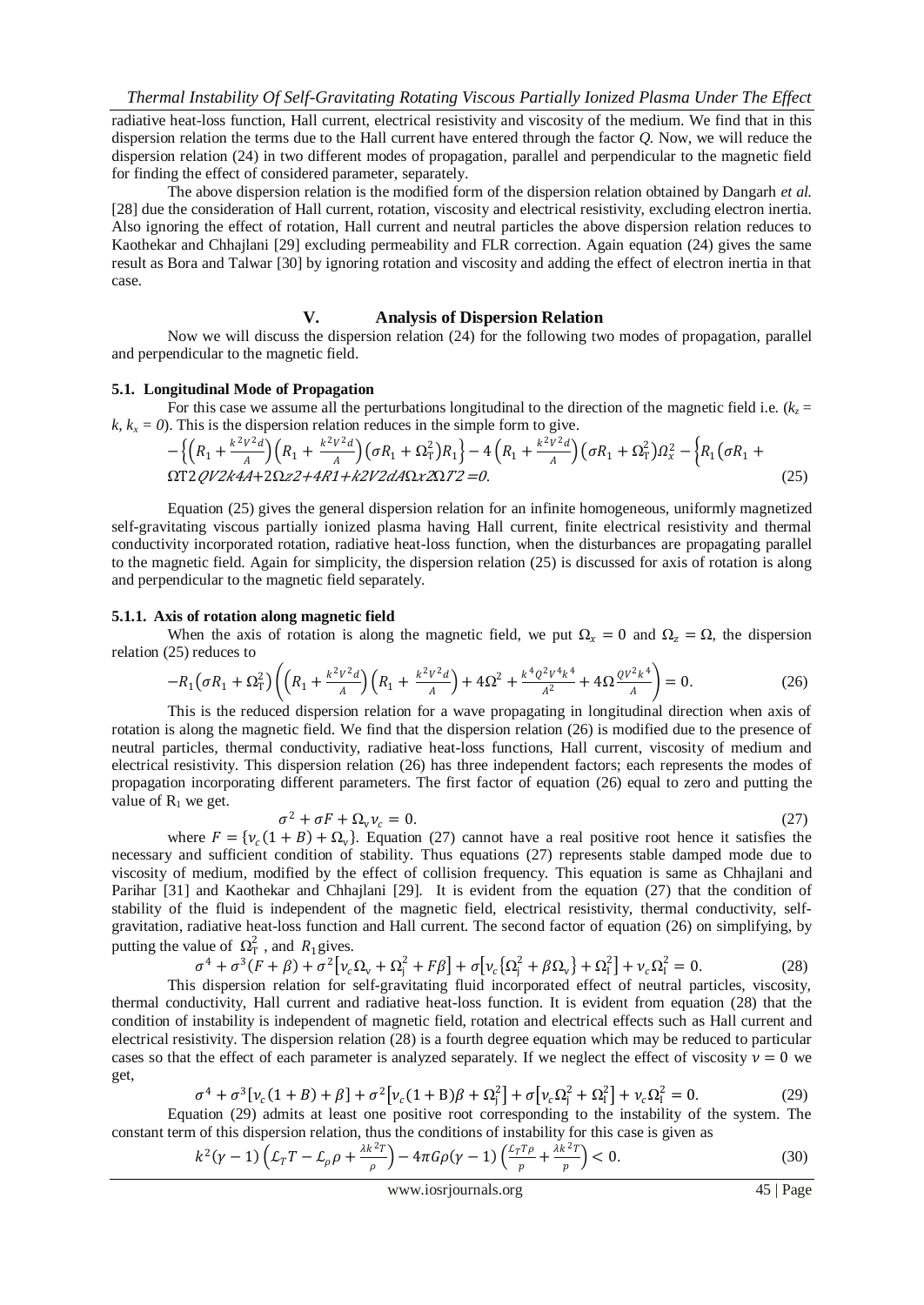The above inequality can be solved to yield the following critical wave number

$$
k_{j1} = \frac{1}{2} \left[ a_1 \pm \left\{ a_1^2 + b_1 \right\}^{1/2} \right]. \tag{31}
$$

where  $a_1 = \left\{ \frac{4\pi G \rho}{C^2} \right\}$  $\frac{\pi G \rho}{C^2} + \frac{\rho^2 L_{\rho}}{\lambda T}$  $\frac{2L_{\rho}}{\lambda T}-\frac{\rho L_{T}}{\lambda}$  $\frac{\mathcal{L}_T}{\lambda}$ ,  $b_1 = \left\{ \frac{16\pi G \rho^2 \mathcal{L}_T}{\lambda C^2} \right\}$  $\frac{\partial^2 L}{\partial C^2}$ . and  $C' = \sqrt{\frac{p}{\rho}}$  is the isothermal velocity of the sound. It is evident from equation (31) the medium represented by equation (29) is unstable for all wave number  $k < k_{j1}$ . It may be noted here that the critical wave number involves derivatives of temperature dependent and density dependent heat-loss function and coefficient of thermal conductivity of thermally conducting medium.

This condition of instability (30) is same as the condition of radiative instability earlier obtained by Bora and Talwar [30] and also Kaothekar and Chhajlani [29]. Again if we reduce equation (29) for fully ionized plasma  $(v_c = 0)$  as

$$
\sigma^3 + \sigma^2 \beta + \sigma \Omega_{j}^2 + \Omega_{l}^2 = 0. \tag{32}
$$

From equation (32), it is clear that the system will leads to the instability, when

$$
k^{2}(\gamma-1)\left(\mathcal{L}_{T}T-\mathcal{L}_{\rho}\rho+\frac{\lambda k^{2}T}{\rho}\right)-4\pi G\rho(\gamma-1)\left(\frac{\mathcal{L}_{T}T\rho}{\rho}+\frac{\lambda k^{2}T}{\rho}\right)<0.
$$
\n(33)

This condition of instability (33) is same as the condition of instability (30) for a partially ionized system. Now on comparing equation (30) and (33) we notice that in both cases, for partially ionized plasma and for fully ionized plasma we get the same condition of instability, it means that the condition of radiative instability is independent of effect of collision frequency. Again the comparison of equation (29) and (32) reveals that the constant term of equation (32) is independent of the effect of collision frequency while the effect of collision frequency is multiplied with constant term of equation (29). It means that the presence of neutral particle does not contribute in the condition of instability but modified dispersion relation as well as the growth rate of instability for partially ionized medium.

For non-radiating but thermally conducting, viscous and self-gravitating fluid having neutral particles, the dispersion relation (28) reduces to

$$
\sigma^4 + \sigma^3 \left( F + \frac{\lambda y k^2}{\rho c_p} \right) + \sigma^2 \left[ \Omega_v v_c + F \frac{\lambda y k^2}{\rho c_p} + \Omega_{j1}^2 \right] + \sigma \left[ v_c \left( \Omega_{j1}^2 + \Omega_v \frac{\lambda y k^2}{\rho c_p} \right) + \frac{\lambda y k^2}{\rho c_p} \Omega_{j1}^2 \right] + v_c \Omega_{j1}^2 \frac{\lambda y k^2}{\rho c_p} = 0. \quad (34)
$$
  
where  $C = \left( \frac{p}{r} \right)^{1/2}$  is the isothermal velocity of the sound.

 $\frac{\rho}{\rho}$  $\Omega_{j1}^2 = C^2 k^2 - 4\pi G \rho.$  (35)

$$
(35)
$$

It is clear from the constant term of equation (34) that the system leads to instability if  $\Omega_{j1}^2 < 0$ , which gives

$$
C^{2}k^{2} - 4\pi G\rho < 0.
$$
 or  

$$
k_{j2} = \left(\frac{4\pi G\rho}{c^{2}}\right)^{1/2}.
$$
 (36)

where  $k_{j2}$  is the modified Jeans wave number for thermally conducting system. Again if the system is thermally non-conducting, non-radiating but self gravitating i.e.  $\alpha = \beta = v_c = 0$  then the dispersion relation (28) reduces to

$$
\sigma^2 + \sigma \Omega_v + \Omega_j^2 = 0. \tag{37}
$$

It is clear from equation (37) that when  $\Omega_j^2 < 0$ , the product of the roots of equation (37) must, therefore, be negative. This implies that at least one root of  $\sigma$  is positive. Hence, the system is unstable. Thus, for the cases of equation (37) the condition of instability is

$$
\Omega_j^2 = (C^2 k^2 - 4\pi G \rho) < 0. \tag{38}
$$
\n
$$
k < k_j = \left(\frac{4\pi G \rho}{C^2}\right)^{1/2} . \tag{38}
$$

where  $k_j$  is the Jeans wave number. Equation (38) is original Jeans expression for instability. Now if  $\Omega_1^2 > 0$  and  $\Omega_j^2 > 0$ , then all the coefficient of the equation (28) are positive, which is a necessary condition for the stability of the system. To obtain the sufficient condition, the principal diagonal minors of the Hurwitz must be positive. We calculate the minors and get

 $\Delta_1 = (F + \beta) > 0$ . as  $\gamma > 1$  $\Delta_2 = \left[ F \Omega_v v_c + \beta v_c \Omega_j^2 + \Omega_v \Omega_j^2 + \beta \Omega_j^2 + F \beta^2 + F^2 \beta - \Omega_i^2 \right] > 0.$  $\Delta_3 = \left[ F \beta \Omega_v^2 v_c^2 + v_c^2 \Omega_v F \Omega_j^2 + F \Omega_v v_c \Omega_l^2 + F^2 v_c \Omega_v \beta^2 + F^2 v_c \beta \Omega_j^2 + F^2 \Omega_l^2 \beta + F v_c \Omega_v \beta^3 + \right.$  $v c \beta$ 2Ωj2F+ $v c \Omega$ v $\beta$ 2Ωj2+ $v c \beta$ Ωj4+Ωj2ΩI2 $\beta$ +Ββvc2ΩvΩj2+ $\beta$ Ωj2 $v c \Omega$ v2+Ωj2ΩI2 $B$ vc+Ωj2ΩI2Ωv +vcBΩj4+vcΩvΩj4+vcBβ2ΩI2+Ωvβ2ΩI2−ΩI2vcΩj2+ΩI2+Ωvvcβ+r12vc+2r1vcβ>0.

$$
\Delta_4 = \nu_c \Omega_{\rm I}^2 \Delta_3 > 0.
$$

These all Δ"s are positive, thereby, satisfying the Routh-Hurwitz criterion, Hence, the system expressed by equation (28) is stable if  $\Omega_j^2 > 0$  and  $\Omega_l^2 > 0$ . Now equating zero the third factor of equation (26) and after solving we obtain dispersion relation as.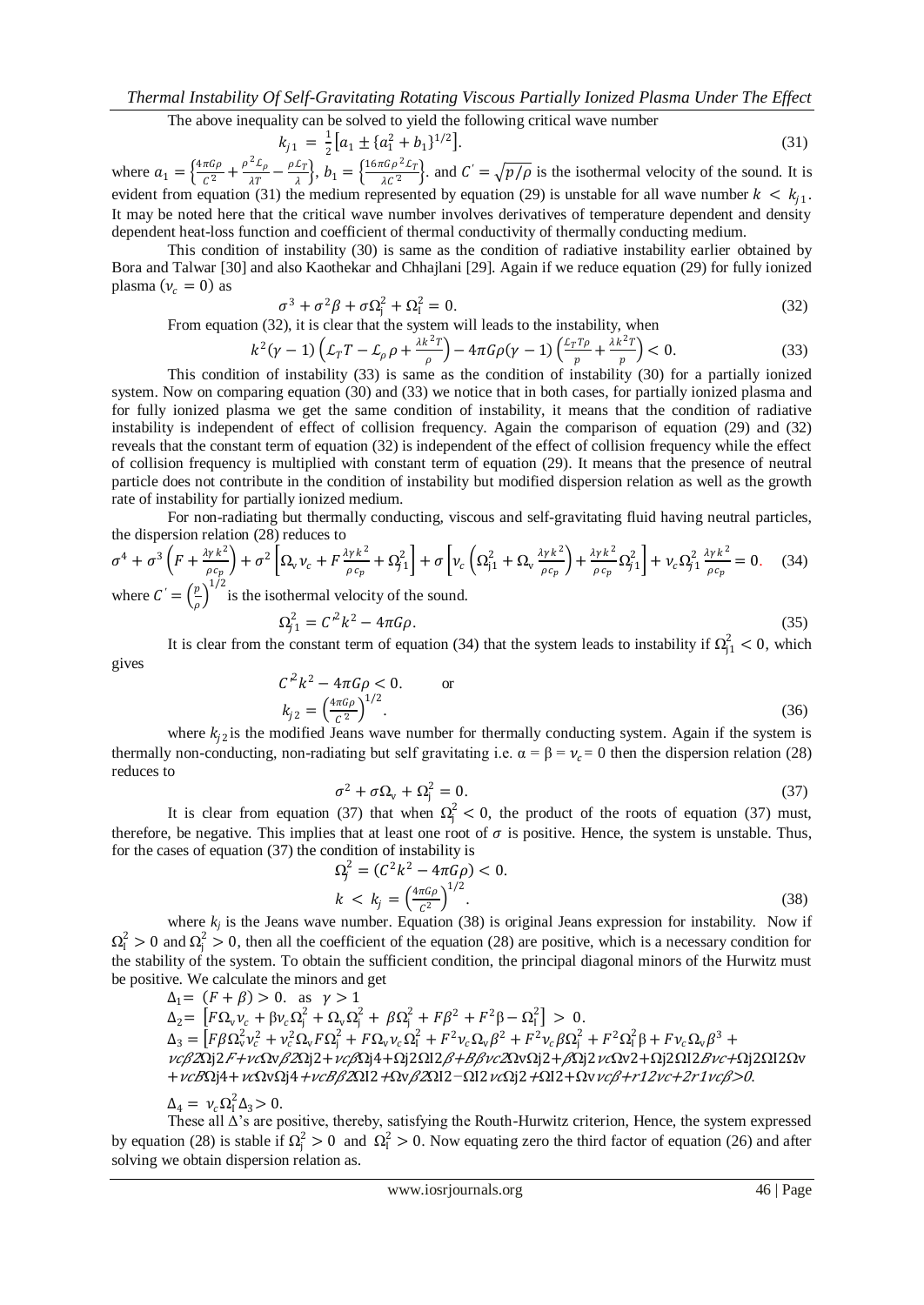*Thermal Instability Of Self-Gravitating Rotating Viscous Partially Ionized Plasma Under The Effect* 

 $\sigma^8 + \sigma^7 E_1 + \sigma^6 E_2 + \sigma^5 E_3 + \sigma^4 E_4 + \sigma^3 E_5 + \sigma^2 E_6 + \sigma E_7 + E_8 = 0.$ (39)  $E_1 = (4\Omega_m + 2F).$  $E_2 = {\Omega_m (6\Omega_m + 8F) + 2Q^2k^4 + 2\Omega_v v_c + F^2 + 2V^2k^2 + 4\Omega^2}.$  $E_3 = \left\{ \Omega_m \left( 12F \Omega_m + 4\Omega_m^2 + 4Q^2k^4 + 4F^2 + 6V^2k^2 + 16\Omega^2 + 8\Omega_v v_c \right) + v_c \left( 2\Omega_v F + 8\Omega^2 + 2V^2k^2 \right) +$ 4F02k4+2FV2k2.

 $E_4 = \left\{ \Omega_m \left( 8F \Omega_m^2 + \Omega_m^3 + 2Q^2 k^4 \Omega_m + 8FQ^2 k^4 + 6\Omega_m F^2 + 6\Omega_m V^2 k^2 + 6FV^2 k^2 + 24\Omega_m \Omega^2 \right) + \right\}$ Ωmvc12ΩmΩv+8ΩvF+32Ω2+6V2k2+vc2FV2k2+4Q2k4Ωv+Ωv2vc+2ΩvV2k2+4vcΩ2+02k4O2k4+2 F2+2V2k2+8Ω2+V4k4+4ΩV2k40.

 $E_5 = \left\{ \Omega_m \left( 2F \Omega_m^3 + 4F Q^2 k^4 \Omega_m + 4F^2 Q^2 k^4 + 4 \Omega_m^2 F^2 + 7F \Omega_m V^2 k^2 + 2 \Omega_m^2 V^2 k^2 + 2 Q^2 k^4 V^2 k^2 + 2 V^4 k^4 + 4 V^2 K^2 K^2 \right) \right\}$ 16Ωm2Ω2+16Ω2Q2k4+8ΩQV2k4+Ωmvc8ΩvΩm2+6ΩmV2k2+8ΩvQ2k4+12FΩmΩv+4Ωv2vc+6FV2  $k2+\theta$ ΩvV2k2+16νcΩ2+48ΩmΩ2+νc4FQ2k4Ωv+2V2k2Ωvvc+2Q2k4V2k2+2V4k4+16Q2k4Ω2+8ΩQ V2k4+Q2k42FQ2k4+2FV2k2.

 $E_6 = \left\{ \Omega_m v_c \left( 2 \Omega_v \Omega_m^3 + 4 \Omega_v Q^2 k^4 \Omega_m + Q^2 k^4 V^2 k^2 + 8 F \Omega_v v_c \Omega_m + 6 F \Omega_m V^2 k^2 + 8 F Q^2 k^4 \Omega_v + 6 \Omega_v^2 v_c \Omega_m + 6 F \Omega_v^2 k^4 \Omega_v \right) \right\}$ <sup>6</sup>22Ωv+2Ω222+5ΩvΩ22+444+2224+32Ω<sup>2</sup>Ω2+24ΩΩ2+3224Ω2+16 ΩQV2k4+ΩmF2Ωm3+2F2Q2k4Ωm+2FΩm2V2k2+2FQ2k4V2k2+2ΩmV4k4+4Ωm2Ω2+8Ω2Q2k4Ωm +4QV2k4ΩmΩ+vc2Q2k4Ωv2vc+2ΩvQ2k4V2k2+2FQ2k4V2k2+V4k4vc+2ΩvQ4k8+8Ω2Q2k4vc+4Ω QV2k4vc+Q2k4F2Q2k4+V4k4+4ΩQV2k4+4Ω2Q2k4.

 $E_7 = \left\{ \Omega_m v_c \left( 2F \Omega_v \Omega_m^3 + 4F \Omega_v Q^2 k^4 \Omega_m + 2F \Omega_m^2 V^2 k^2 + 2F Q^2 k^4 V^2 k^2 + 4 \Omega_m^2 \Omega_v^2 v_c + 6V^2 k^2 \Omega_m v_c \Omega_v + 4F \Omega_v \Omega_v^2 \right) \right\}$ 4Q2k4Ωv2vc+2Ωm2ΩvV2k2+2V2k2Q2k4Ωv+3ΩmV4k4+2V4k4vc+16Ωm2Ω2vc+16Q2k4Ω2vc+8Ωm 3Ω2+16Q2k4Ω2Ωm+8vcΩv2QV2k4+8ΩΩmQV2k4+vc2FQ4k8Ωv+2ΩvvcQ2k4V2k2+8Ω2Q4k8+2Q2 k8V4+8ΩOV2k4O2k4.

 $E_8 = \left\{ \Omega_m v_c \left( v_c \Omega_w^2 \Omega_m^3 + 2 Q^2 k^4 \Omega_m \Omega_v^2 v_c + \Omega_m^2 V^2 k^2 v_c \Omega_v + 2 v_c \Omega_v Q^2 k^4 V^2 k^2 + \Omega_m^2 v_c \Omega_v V^2 k^2 + V^4 k^4 \Omega_m v_c + 2 v_c \Omega_v^2 k^2 V^2 k^2 \right) \right\}$ 4Ωm3Ω2vc+4Ω*Qk4V2*Ωmvc+8ΩmQ2k4Ω2vc+vcvcΩv2Q4k8+4Ω2Q4k8vc+4ΩQV2k4Q2k4vc+Q2k8V  $4\nu c$ 

The dispersion relation (39) consisted with the terms showing the effect of magnetic field, viscosity, finite electrical resistivity, rotation, Hall current and the effect of the neutral particles, but it does not involve terms of thermal conductivity, radiative heat-loss function and self-gravitation. Since the coefficients of the equation (39) are all positive including the constant term, therefore, this equation cannot have a positive root, which means that the system represented by equation (39) is stable. Thus, this equation gives Alfven modes modified by the dissipative effects of viscosity, finite electrical resistivity, Hall current and neutral particles and rotation.

In the absence of neutral particle, Hall current, finite electrical resistivity i.e.  $[\nu_c = Q = \Omega_m = 0]$ , thus, the dispersion relation reduces to

$$
\sigma^4 + \sigma^3 2\Omega_v + \sigma^2 \left[\Omega_v^2 + 2V^2k^2 + 4\Omega^2\right] + \sigma \left[2\Omega_v V^2 k^2\right] + V^4 k^4 = 0. \tag{40}
$$

The necessary condition for stability of the system is that the equation (40) should have all coefficients positive, which is satisfied. The sufficient condition is that the Routh-Hurwitz criterion must be satisfied, according to which all the principal diagonal minors of the Hurwitz matrix must be positive for a stable system. For the fourth-degree equation (40) Hurwitz matrixes are as shown below.

$$
\Delta_1 = 2\Omega_v > 0.
$$
  
\n
$$
\Delta_2 = 2\Omega_v [\Omega_v^2 + 2V^2k^2 + 4\Omega^2] > 0.
$$
  
\n
$$
\Delta_3 = 4\Omega_v^2 V^2 k^2 [\Omega_v^2 + 4\Omega^2] > 0.
$$
  
\n
$$
\Delta_4 = V^4 k^4 \Delta_3 > 0.
$$

We find that all  $\Delta$ 's are positive, which shows that a magnetized viscous plasma with finite electrical conductivity is stable. Thus, the equation (40) represents a stable Alfven mode modified by the dissipative effect of viscosity, and finite electrical resistivity. It may be remarked that for non-rotating, the Hurwitz"s criterion is also satisfied which means that non-rotating is also stable system.

#### **5.1.2. Axis of rotation perpendicular to the magnetic field**

In the case of a rotation axis perpendicular to the magnetic field we put  $\Omega_x = \Omega$ , and  $\Omega_z = 0$  in the dispersion relation(25) and this gives.

 $-R_1 \left[ \left( R_1 + \frac{k^2 V^2 d}{4} \right)$  $\frac{V^2 d}{A}$  $\bigg(R_1 + \frac{k^2 V^2 d}{A}\bigg)$  $\left(\sigma R_1 + \Omega_{\rm T}^2\right) + \left(\sigma R_1 + \Omega_{\rm T}^2\right) \left(\frac{V^4 k^4 k^4 Q^2}{A^2}\right)$  $\frac{4 k^4 Q^2}{A^2}$  +  $4 \sigma \Omega^2 \left( R_1 + \frac{k^2 V^2 d}{A} \right)$  $\left[\frac{V-a}{A}\right] = 0.$  (41) The above equation represents the longitudinal wave propagation through viscous, magnetized partially ionized Hall Plasma having the effect of rotation, electrical resistivity, radiation with self-gravitation, when the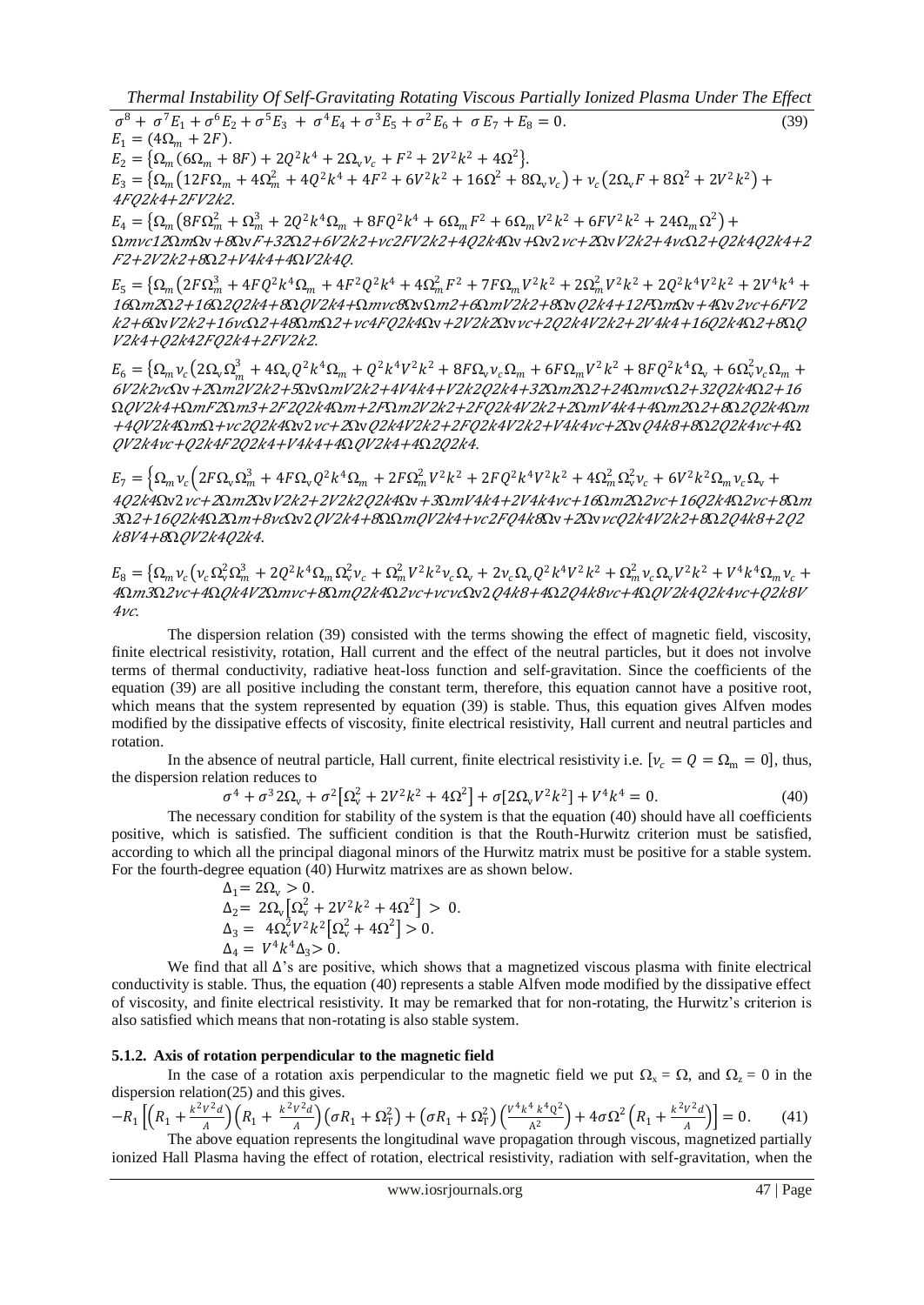axis of rotation is perpendicular to the magnetic field. This dispersion relation is the product of two independent factors. These factors show the mode of propagations incorporating different parameters as discussed below. The first factors of equation (41) is obtained

$$
\sigma^2 + \sigma F + \Omega_v \nu_c = 0. \tag{42}
$$

We have been already discussed in equation (27). The second factor of (41) is equal to zero,  
\n
$$
\left[ \left( R_1 + \frac{k^2 V^2 d}{A} \right) \left( R_1 + \frac{k^2 V^2 d}{A} \right) \left( \sigma R_1 + \Omega_T^2 \right) + \left( \sigma R_1 + \Omega_T^2 \right) \left( \frac{V^4 k^4 k^4 Q^2}{A^2} \right) + 4 \sigma \Omega^2 \left( R_1 + \frac{k^2 V^2 d}{A} \right) \right] = 0. \tag{43}
$$

On substituting the values of A, d,  $\Omega_T^2$  and  $R_1$  gives, the following twelfth order polynomial equation  $\sigma^{12} + \sigma^{11}C_1 + \sigma^{10}C_2 + \sigma^9C_3 + \sigma^8C_4 + \sigma^7C_5 + \sigma^6C_6 + \sigma^5C_7 + \sigma^4C_8 + \sigma^3C_9 + \sigma^2C_{10} + \sigma C_{11} + C_{12} = 0.$  (44)

The coefficient of dispersion relation is very lengthy its constant term of the last coefficients gives the condition of instability.

$$
\Omega_{l}^{2}[\nu_{c}^{3}\Omega_{v}\Omega_{m}(\Omega_{v}\Omega_{m}^{3}+2\Omega_{v}\Omega_{m}Q^{2}k^{4}+2V^{2}k^{2}\Omega_{m}^{2}+2V^{2}k^{2}Q^{2}k^{4})+\nu_{c}^{3}(Q^{4}k^{8}\Omega_{v}^{2}+V4k4\Omega m2+V4k8Q2=0.
$$

Equation (44) represents the general dispersion relation for an infinite homogeneous, thermally conducting, self-gravitating, viscous uniformly magnetized partially ionized plasma, incorporating Hall current, and radiative heat-loss function, when the disturbances are propagating along the direction of magnetic field and the axis of rotation is perpendicular to the direction of magnetic field. The condition of instability is obtained from constant term of equation (44) and gives as

$$
k^2(\gamma - 1)\left(\mathcal{L}_T T - \mathcal{L}_\rho \rho + \frac{\lambda k^2 T}{\rho}\right) - 4\pi G \rho (\gamma - 1) \left(\frac{\mathcal{L}_T T \rho}{p} + \frac{\lambda k^2 T}{p}\right) < 0. \tag{45}
$$

The above condition of instability is identical to the condition (30) we find that the condition of instability for this mode of propagations in both the cases of rotation is the same and there is no effect of the rotation on this condition of instability. Also we notice that the condition of instability for longitudinal mode of propagation is same and independent of Hall current, electrical resistivity, magnetic field and the effect of neutral-ion collision. Hence we conclude that for longitudinal direction of propagation the radiative instability criterion does not depend on Hall current, electrical resistivity and magnetic field, either axis of rotation taking along the magnetic field or perpendicular to magnetic field.

## **5.2. Transverse Mode of Propagation**

For this case we assume all the perturbations are propagating perpendicular to the direction of the magnetic field, for, our convenience, we take  $k_x = k$ , and  $k_z = 0$ , the general dispersion relation (24) reduces to

$$
-\left\{\sigma R_1^4 + \sigma R_1^3 \frac{v^2 k^2}{d} + R_1^3 \Omega_T^2 + \sigma 4 R_1^2 \Omega_x^2 + 4 \Omega_x^2 R_1 \Omega_T^2 + \frac{v^2 k^2}{d} 4 \sigma R_1 \Omega_x^2 + 4 R_1^2 \Omega_z^2 \sigma\right\} = 0.
$$
 (46)  
The dispersion relation (46) shows the influence of viscosity, rotation, on self-gravitating partially-

ionized plasmas with radiative heat-loss function, electrical resistivity and thermal conductivity. In the absence of viscosity, rotation, partially-ionized plasmas, (46) reduces to that of Bora and Talwar [30] in dimensional form. Now we discuss this dispersion relation (46) in the case of rotation axes parallel and perpendicular to the magnetic field.

## **5.2.1. Axis of rotation along magnetic field**

When the axis of rotation is along the magnetic field, we put  $\Omega_x = 0$ , and  $\Omega_z = \Omega$  in the dispersion relation (46) and this gives.

$$
R_1^2 \left( \sigma R_1^2 + \sigma R_1 \frac{v^2 k^2}{d} + R_1 \Omega_T^2 + 4 \sigma \Omega^2 \right) = 0. \tag{47}
$$

This equation represents the effect of thermal conductivity, magnetic field, radiative heat-loss function, rotation, gravitational attraction and finite electrical resistivity on the presence of neutral particles. Equation (47) has two independent factors, each representing a different mode of propagation. The first factor of equation (47) gives, on substituting the values of  $R_1$  gives,  $\sigma^2$  -

$$
^{2}+\sigma F+\Omega _{v}v_{c}=0.\tag{48}
$$

Equation (48) is identical with equation (27) and represents a viscous type of damped stable mode modified by the effects of viscosity and collision frequency. The second factor of equation of (47) equal to zero gives

where

$$
\sigma^7 + A_1 \sigma^6 + \sigma^5 A_2 + \sigma^4 A_3 + \sigma^3 A_4 + \sigma^2 A_5 + \sigma A_6 + A_7 = 0. \tag{49}
$$

$$
A_1 = (\Omega_m + 2F + \beta).
$$
  
\n
$$
A_2 = [\Omega_m (2F + \beta) + 2\Omega_v v_c + F(F + 2\beta) + V^2 k^2 + \Omega_j^2 + 4\Omega^2].
$$
  
\n
$$
A_3 = [\Omega_m (\Omega_j^2 + F^2 + 2F\beta + 4\Omega^2) + 2\Omega_v v_c (F + \beta + \Omega_m) + F(\Omega_j^2 + F\beta) + k^2 V^2 (F + \beta + \nu c + \Omega/2 + \nu c)/2 + 4\Omega/2\beta + 8\Omega/2\nu c.
$$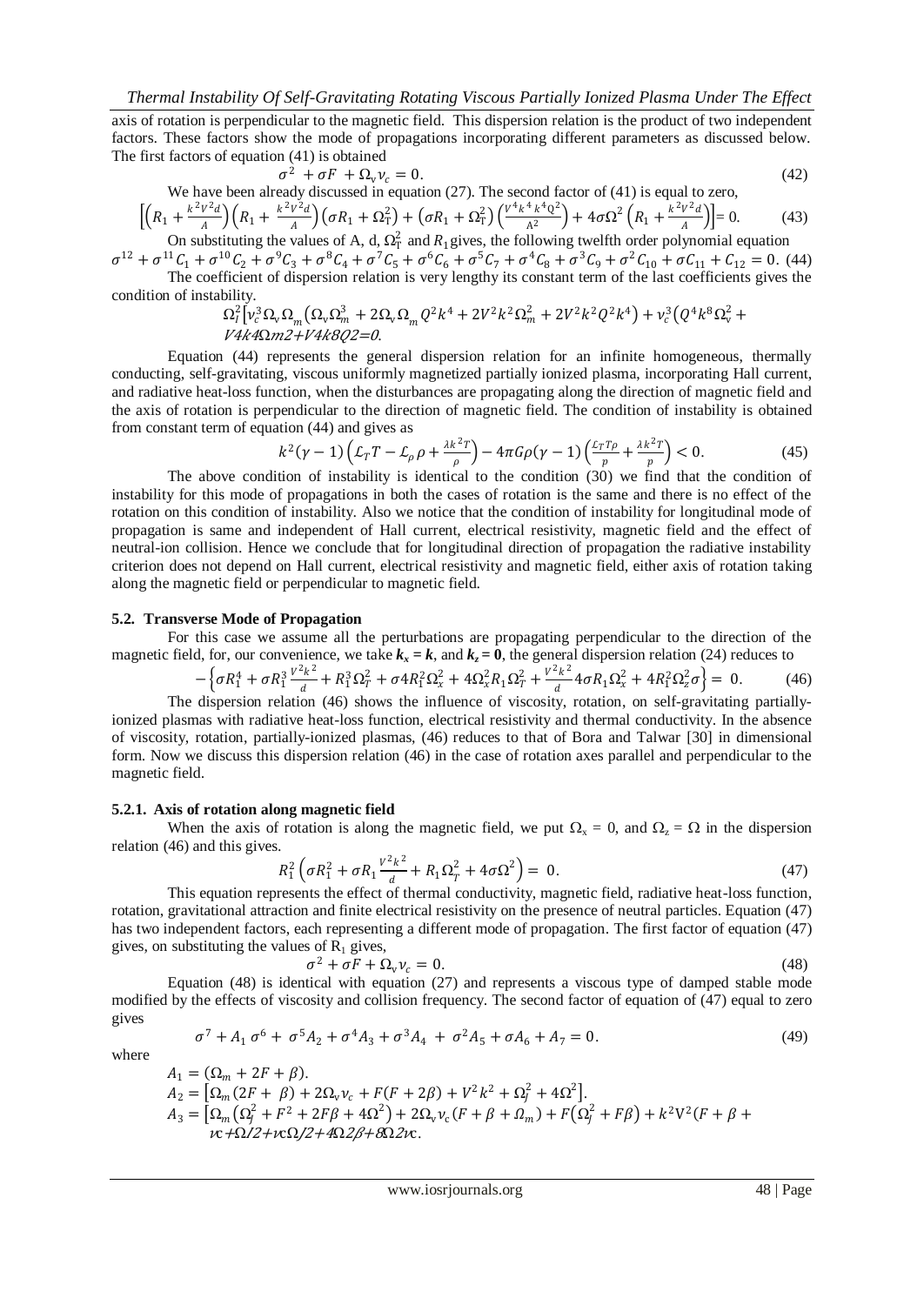$$
A_4 = \left[\Omega_m\left(\Omega_I^2 + F^2\beta + F\Omega_J^2 + \nu_c\Omega_J^2 + 4\Omega^2\beta\right) + V^2k^2(F\beta + \beta\nu_c + F\nu_c) + \nu_c\Omega_v\left(\Omega_v\nu_c + 2F\beta + 2F\Omega m + 2\beta\Omega m + kZV^2 + \Omega/2 + F\Omega/2 + \nu_c F\Omega/2 + 4\Omega/2\nu_c + 8\Omega/2\beta + 8\Omega/2\Omega m\right]\right]
$$

$$
A_5 = \left[\Omega_m \left(v_c \Omega_l^2 + F v_c \Omega_l^2 + F \Omega_l^2\right) + \Omega_v v_c \left(\Omega_v v_c \Omega_m + \Omega_v v_c \beta + 2F \beta \Omega_m + \beta V^2 k^2 + v_c V^2 k^2 + \Omega_l^2 + \Omega_m \Omega_l^2\right) + v_c \left(\Omega_v v_c \Omega_l^2 + F \beta V^2 k^2 + F \Omega_l^2 + 4\Omega_l^2 v_c \Omega_m + 4\Omega_l^2 \beta v_c + 8\Omega_l^2 \beta \Omega_m\right)\right].
$$
  
\n
$$
A_6 = \left[\Omega_v v_c \left(\Omega_m \beta \Omega_v v_c + v_c V^2 k^2 \beta + \Omega_m \Omega_l^2 + v_c \Omega_l^2 + \Omega_m v_c \Omega_l^2 + 4\Omega_m \Omega_l^2 \beta v_c\right) + F v_c \Omega_m \Omega_l^2\right].
$$
  
\n
$$
A_7 = \left(v_c^2 \Omega_v \Omega_m \Omega_l^2\right).
$$

Equation (49) seventh degree equation, where the constant term  $A_7$  is given as  $A_7 = \Omega_l^2 (v_c^2 \Omega_v \Omega_m).$ 

Equation (49) represents the dispersion relation for transverse waves propagating through infinite homogeneous, self-gravitating, viscous and magnetized plasma having finite electrical resistivity, thermal conductivity, rotation, and radiative effects with neutral particles. The above equation (49) admits at least one real positive root which leads to the instability of the system as

$$
k^{2}(\gamma - 1)\left(\mathcal{L}_{T}T - \mathcal{L}_{\rho}\rho + \frac{\lambda k^{2}T}{\rho}\right) - 4\pi G\rho(\gamma - 1)\left(\frac{\mathcal{L}_{T}T\rho}{p} + \frac{\lambda k^{2}T}{\rho}\right) < 0. \tag{50}
$$

The above condition of instability is same as Bora and Talwar [30] and Kaothekar and Chhajlani [29] for electrical conducting partially ionized plasma in transverse direction of propagation and also same as condition of instability (30). In the absence of viscosity and collision frequency the above dispersion relation reduces in the form

$$
\sigma^4 + \sigma^3(\Omega_m + \beta) + \sigma^2[\Omega_m\beta + V^2k^2 + \Omega_f^2 + 4\Omega^2] + \sigma[\Omega_m(\Omega_f^2 + 4\Omega^2) + k^2V^2\beta + \Omega_f^2 + 4\Omega_2\beta + \Omega_m\Omega_2/2 + 4\Omega_2\beta = 0.
$$
\n(51)

The condition of instability for such case is obtained from the constant term of equation (51), is given as

$$
k^2 \left( \mathcal{L}_T T - \mathcal{L}_\rho \rho + \frac{\lambda k^2 T}{\rho} \right) + \left( 4\Omega^2 - 4\pi G \rho \right) \left( \frac{\mathcal{L}_T T \rho}{p} + \frac{\lambda k^2 T}{p} \right) < 0. \tag{52}
$$

On comparing equation (50) and (52) we note that there is an extra term added in (52), represents the effect of rotation for non-viscous fluid. It means that the presence of viscosity parameter removes the effect of rotation from the condition of instability. Thus we conclude that the contribution of rotation in the condition of radiative instability is only observed when the fluid is in-viscid. Also we notated that effect of collision frequency does not affect the condition of instability but modifies the growth rate of the present system.

Assuming  $(\rho \gg \rho_d)$  so that B<<1 and dividing the dispersion relation (49) by  $(4\pi G\rho)^{1/2}$ , then the dispersion relation can be written in non-dimensional form as

$$
\sigma^{*7} + \sigma^{*6}(\Omega_m^* + 2\Omega_v^* + 4\nu_c^* + \beta^*)
$$
\n
$$
+ \sigma^{*5}[\Omega_m^*(2\Omega_v^* + 4\nu_c^* + \beta^*) + 2\nu_c^*(3\Omega_v^* + 2\nu_c^* + 2\beta^*) + V^{*2}k^{*2} + \Omega_l^{*2} + 4\Omega^{*2} + 2\beta^*\Omega_v^* + \Omega_v^{*2}]
$$
\n
$$
+ \sigma^{*4}[\Omega_m^*(\Omega_l^{*2} + 2\beta^*\Omega_v^* + 4\beta^*\nu_c^* + 4\Omega^{*2} + 4\nu_c^{*2} + \Omega_v^{*2} + 4\Omega_v^*\nu_c^*) + 2\Omega_v^*\nu_c^*(\Omega_m^* + \Omega_v^* + 2\nu_c^* + \beta^*) + V \times 2k \times 2\Omega v \times + \beta \times + \nu c \times 3\Omega / \times 2 + 4\beta \times \Omega v \times + 4\beta \times \nu c \times + 6\Omega \times 2 + \Omega / \times 2 + 4\Omega \times 2 + \Omega / \times 2 + 4\Omega \times 2 + \Omega v \times \Omega / \times 2 + 4\Omega \times 2 + \Omega v \times \Omega / \times 2 + 4\Omega \times 2 + \Omega v \times \Omega / \times 2 + 4\Omega \times 2 + \Omega v \times \Omega / \times 2 + 4\Omega \times 2 + 4\Omega \times 2 + 4\Omega \times 2 + 4\Omega \times 2 + 4\Omega \times 2 + 4\Omega \times 2 + 4\Omega \times 2 + 4\Omega \times 2 + 4\Omega \times 2 + 4\Omega \times 2 + 4\Omega \times 2 + 4\Omega \times 2 + 4\Omega \times 2 + 4\Omega \times 2 + 4\Omega \times 2 + 4\Omega \times 2 + 4\Omega \times 2 + 4\Omega \times 2 + 4\Omega \times 2 + 4\Omega \times 2 + 4\Omega \times 2 + 4\Omega \times 2 + 4\Omega \times 2 + 4\Omega \times 2 + 4\Omega \times 2 + 4\Omega \times 2 + 4\Omega \times 2 + 4\Omega \times 2 + 4\Omega \times 2 + 4\Omega \times 2 + 4\Omega \times 2 + 4\Omega \times 2 + 4\Omega \times
$$

$$
+\sigma^{*3}\left[\Omega_{m}^{*}\left(\Omega_{I}^{*2}+4\nu_{c}^{*2}\beta^{*}+\Omega_{v}^{*}\beta^{*}+4\beta^{*}\nu_{c}^{*}\Omega_{v}^{*}+2\nu_{c}^{*}\Omega_{J}^{*2}+\Omega_{v}^{*}\Omega_{J}^{*2}+\nu_{c}^{*}\Omega_{J}^{*2}+4\Omega^{*2}\beta^{*}\right)+V^{*2}k^{*2}(\beta^{*}\Omega_{v}^{*}+2\Omega_{v}^{*}\Omega_{v}^{*})\right]
$$

3β∗νc∗+2νc∗2+Ωv∗νc∗+Ωv∗νc∗νc∗Ωv∗+2β\*Ωv∗+4νc∗Ωm∗+4β∗νc∗+2Ωm∗Ωv∗+2β\*Ωm∗+2β\*Ωm∗+ ∗2V∗<sup>2</sup>+Ω∗2+∗2∗Ω∗2+Ωv∗Ω∗2+Ω∗2+4Ω∗2∗+8Ω∗2∗+ 8Ω∗<sup>2</sup>Ω∗+2∗Ω∗2+Ωv∗Ω∗2.  $+ \, \sigma^{*2}\left[\Omega_{m}^{*}\left(2\nu_{c}^{*2}\Omega_{f}^{*2}+\Omega_{\rm v}^{*}\nu_{c}^{*}\Omega_{f}^{*2}+3\nu_{c}^{*}\Omega_{f}^{*2}+\Omega_{\rm v}^{*}\Omega_{f}^{*2}\right)+ \Omega_{\rm v}^{*}\nu_{c}^{*}\left(\nu_{c}^{*}\Omega_{m}^{*}\Omega_{\rm v}^{*}+\Omega_{\rm v}^{*}\nu_{c}^{*}\beta^{*}+4\nu_{c}^{*}\beta^{*}\Omega_{m}^{*}+2\Omega_{\rm v}^{*}\beta^{*}\Omega_{m}^{*}+\Omega_{\rm v}^{*}\nu_{$ ∗∗2∗2+∗∗2∗2+Ω∗2+Ω∗Ω∗2+∗Ωv∗∗Ω∗2+2∗∗∗2∗2+Ωv∗∗∗2∗2+2∗Ω∗2+  $\Omega_V*\Omega/z+4\Omega*2v$ c\* $\Omega$ m\* +4 $\Omega*2B*vc*+8\Omega*2B* \Omega$ m\*

$$
+\sigma^* \Big[\Omega_{\nu}^* \nu_c^* \Omega_m^* \Big(\Omega_m^* \beta^* \Omega_{\nu}^* \nu_c^* + \nu_c^* V^{*2} k^{*2} \beta^* + \Omega_m^* \Omega_l^{*2} + \nu_c^* \Omega_l^{*2} + \Omega_m^* \nu_c^* \Omega_J^{*2} + 4 \Omega_m^* \Omega^{*2} \beta^* \nu_c^* \Big) + 2 \nu_c^{*2} \Omega_l^{*2} \Omega_m^* + \Omega_{\nu} \nu_c \nu_c \Omega_{\nu} \nu_c \Omega_{\nu} \Omega_{\nu} \Omega_{\nu} \Omega_{\nu} \Omega_{\nu} \Omega_{\nu} \Omega_{\nu} \Omega_{\nu} \Omega_{\nu} \Omega_{\nu} \Omega_{\nu} \Omega_{\nu} \Omega_{\nu} \Omega_{\nu} \Omega_{\nu} \Omega_{\nu} \Omega_{\nu} \Omega_{\nu} \Omega_{\nu} \Omega_{\nu} \Omega_{\nu} \Omega_{\nu} \Omega_{\nu} \Omega_{\nu} \Omega_{\nu} \Omega_{\nu} \Omega_{\nu} \Omega_{\nu} \Omega_{\nu} \Omega_{\nu} \Omega_{\nu} \Omega_{\nu} \Omega_{\nu} \Omega_{\nu} \Omega_{\nu} \Omega_{\nu} \Omega_{\nu} \Omega_{\nu} \Omega_{\nu} \Omega_{\nu} \Omega_{\nu} \Omega_{\nu} \Omega_{\nu} \Omega_{\nu} \Omega_{\nu} \Omega_{\nu} \Omega_{\nu} \Omega_{\nu} \Omega_{\nu} \Omega_{\nu} \Omega_{\nu} \Omega_{\nu} \Omega_{\nu} \Omega_{\nu} \Omega_{\nu} \Omega_{\nu} \Omega_{\nu} \Omega_{\nu} \Omega_{\nu} \Omega_{\nu} \Omega_{\nu} \Omega_{\nu} \Omega_{\nu} \Omega_{\nu} \Omega_{\nu} \Omega_{\nu} \Omega_{\nu} \Omega_{\nu} \Omega_{\nu} \Omega_{\nu} \Omega_{\nu} \Omega_{\nu} \Omega_{\nu} \Omega_{\nu} \Omega_{\nu} \Omega_{\nu} \Omega_{\nu} \Omega_{\nu} \Omega_{\nu} \Omega_{\nu} \Omega_{\nu} \Omega_{\nu} \Omega_{\nu} \Omega_{\nu} \Omega_{\nu} \Omega_{\nu} \Omega_{\nu} \Omega_{\nu} \Omega_{\nu} \Omega_{\nu} \Omega_{\nu} \Omega_{\nu} \Omega_{\nu} \Omega_{\nu} \Omega_{\nu} \Omega_{\nu} \
$$

$$
+\left(\nu_c^{*2}\Omega_v^*\Omega_m^*\Omega_l^{*2}\right). \tag{53}
$$

where the various non dimensional parameters are defined as

$$
\sigma^* = \frac{\sigma}{(4\pi G\rho)^{1/2}}, \quad \nu_c^* = \frac{\nu_c}{(4\pi G\rho)^{1/2}}, \quad k^* = \frac{k_c}{(4\pi G\rho)^{1/2}}, \quad \nu^* = \frac{\nu(4\pi G\rho)^{1/2}}{c^2}, \quad \lambda^* = \frac{(\gamma - 1)T\lambda(4\pi G\rho)^{1/2}}{c^2}, \quad \eta^* = \frac{\eta(4\pi G\rho)^{1/2}}{c^2},
$$
\n
$$
\Omega^* = \frac{\Omega}{(4\pi G\rho)^{1/2}}, \quad V^* = \frac{\nu(4\pi G\rho)^{1/2}}{c}, \quad L^*_{\rho} = \frac{(\gamma - 1)\rho L\rho}{c^2(4\pi G\rho)^{1/2}}, \quad L^*_{T} = \frac{(\gamma - 1)\rho T L_T}{\rho(4\pi G\rho)^{1/2}}, \quad \Omega_{\nu}^* = k^{*2}\nu^*, \quad \Omega_{m}^* = \eta^* k^{*2},
$$
\n
$$
\alpha^* = \frac{1}{\gamma} (L^*_{T} + \lambda^* k^{*2}) - L^*_{\rho}, \quad \beta^* = (L^*_{T} + \lambda^* k^{*2}), \quad \Omega_{I}^{*2} = (k^{*2}\alpha^* - \beta^*), \quad \Omega_{J}^{*2} = (k^{*2} - 1).
$$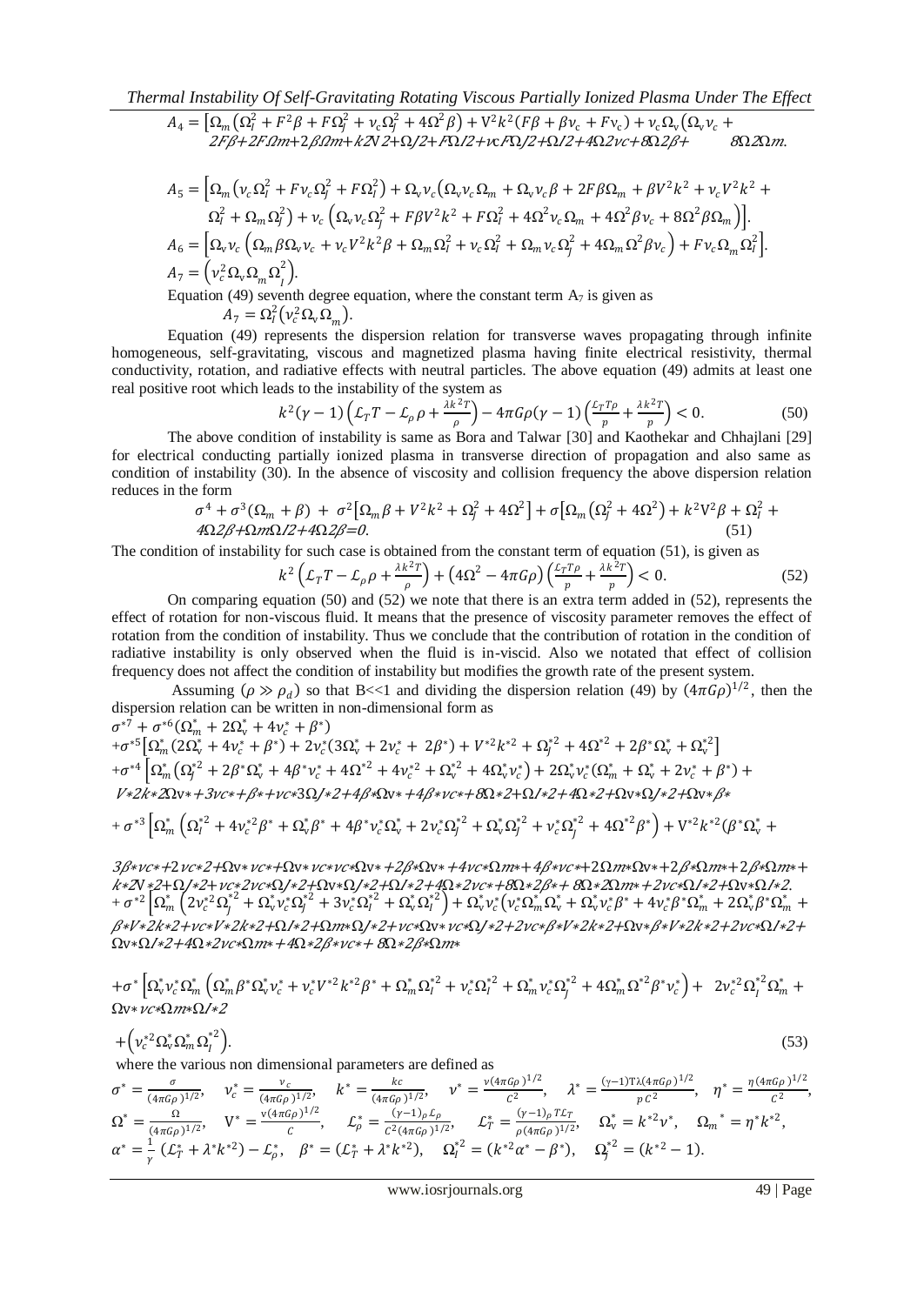*Thermal Instability Of Self-Gravitating Rotating Viscous Partially Ionized Plasma Under The Effect*  The variation of the growth rate  $\sigma^*$  with wave number  $k^*$  are shown in fig 1-6



The growth rate is plotted against the non-dimensional wave number  $k^*$  with variation in the normalized magnetic effect  $V^* = 0.0, 0.5, 1.0, 1.5$  and the value of other parameter are fixed  $\lambda^* = v^* = v_c^* = v_c^*$  $\eta^* = \Omega^* = 1$ ,  $\mathcal{L}_T^* = 0.0$  and  $\mathcal{L}_\rho^* = 0.5$ .

From figure (1), we notice that the growth rate of the instability for non-magnetized medium ( $V^* = 0$ ) is higher in comparison with magnetized medium ( $V^* > 0$ ). It is also noted that the value growth rate is decreased with increasing magnetization of medium. Hence, we conclude that the increasing magnetic field tends to stabilize the system.



The growth rate is plotted against the non-dimensional wave number  $k^*$  with variation in the normalized rotational effect  $\Omega^* = 0.0, 1.0, 2.0, 3.0$  and the value of other parameter are fixed  $\lambda^* = \nu^* = \nu_c^* = V^*$  $=\eta^* = 1$ ,  $\mathcal{L}_T^* = 0.0$  and  $\mathcal{L}_\rho^* = -0.5$ .

Figure (2), depicts that the growth rate of the instability decreased with increasing values of rotation parameter, for non-rotating medium  $(Q^* = 0)$  the growth rate of the instability is maximum while for higher values of rotation it tends to minimize. Thus, we conclude that rotation parameter reduces the growth rate of the instability and maintain the stability of system.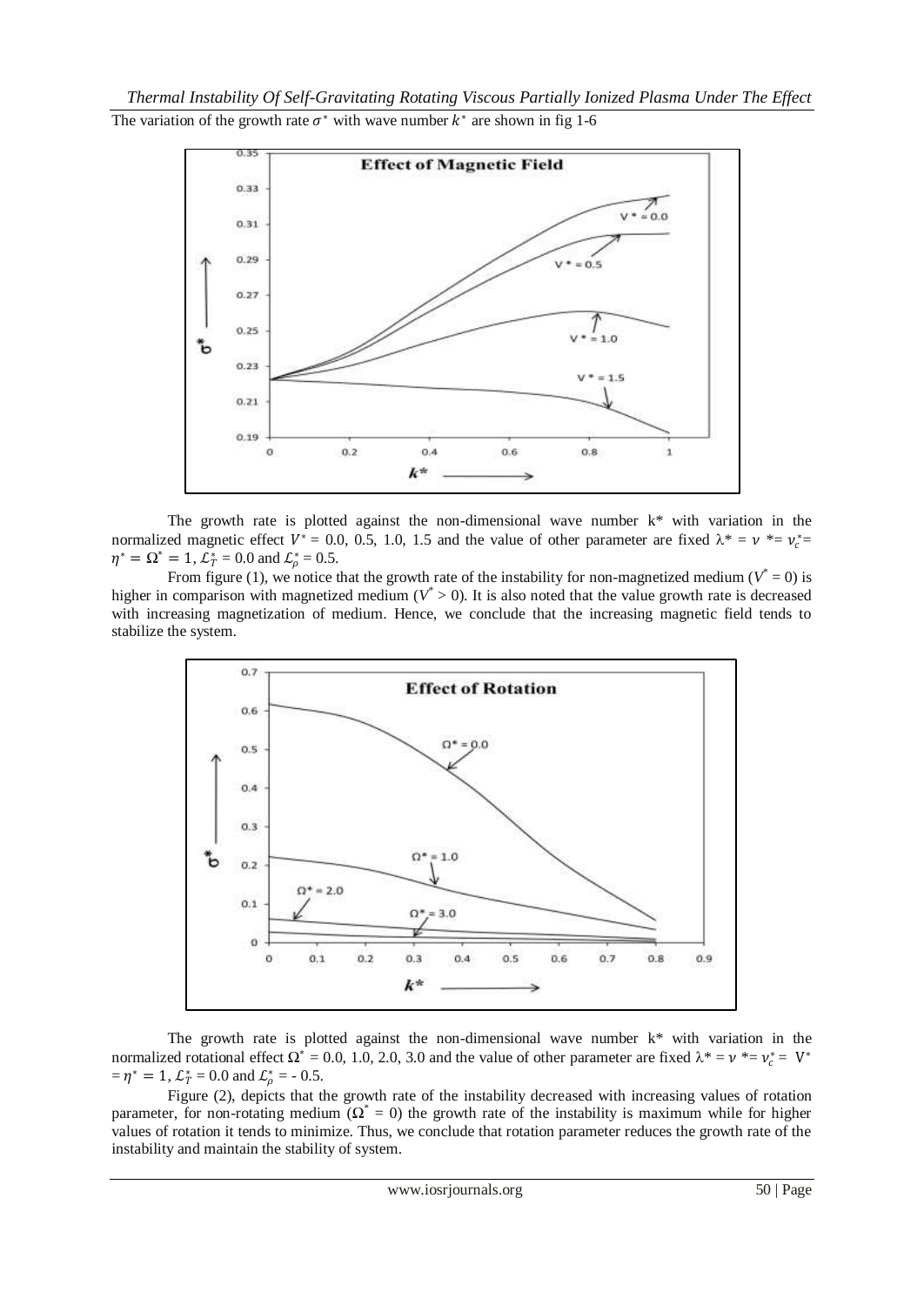

The growth rate is plotted against the non-dimensional wave number  $k^*$  with variation in the normalized resistivity effect  $\eta^* = 0.0, 1.0, 2.0, 3.0$  and the value of other parameter are fixed  $\lambda^* = \nu^* = \nu_c^* = V^*$  $= \Omega^* = 1$ ,  $\mathcal{L}_T^* = 0.0$  and  $\mathcal{L}_\rho^* = 0.5$ .

In figure (3) the growth rate of the system is increased with increasing values of electrical resistivity. It means that for the higher values of electrical resistivity, the system tends to get instability. In other words, an infinitely conducting system will be more stable than finitely conducting medium.



The growth rate is plotted against the non-dimensional wave number k\* with variation in the normalized thermal conductivity effect  $\lambda^* = 0.0, 1.0, 3.0, 5.0$  and the value of other parameter are fixed  $\eta^* = \nu^*$  $= v_c^* = V^* = \Omega^* = 1$ ,  $\mathcal{L}_T^* = 0.5$  and  $\mathcal{L}_\rho^* = 0.0$ .

From figure (4) we observe that the growth rate is minimum for non thermally conducting medium while the higher values of thermal conductivity increased the instability growth rate. In other words we can say that the thermal conductivity has destabilizing influence on the system.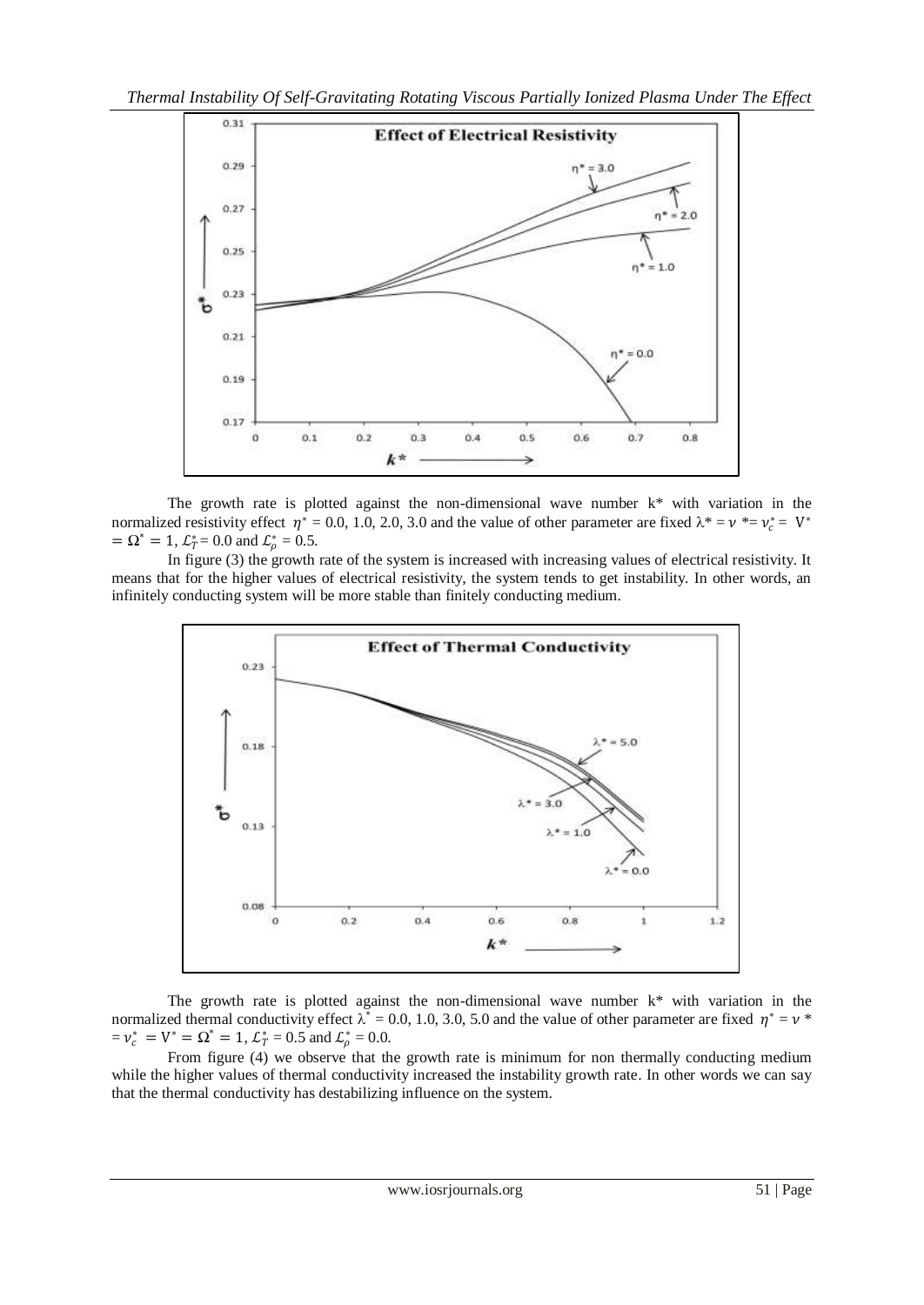

The growth rate is plotted against the non-dimensional wave number  $k^*$  with variation in the normalized neutral particle effect  $v_c^* = 0.1, 0.2, 0.3, 0.4$  and the value of other parameter are fixed  $\eta^* =$  $v^* = V^* = \Omega^* = \lambda^* = 1$ ,  $\mathcal{L}_T^* = 0.0$  and  $\mathcal{L}_\rho^* = 0.5$ .

From the curves, we can analyze that increasing values of collision frequency decreases the growth rate of the system. In other words we can say that the role of neutral particles is to stabilize the plasma system.



The growth rate is plotted against the non-dimensional wave number k\* with variation in the normalized density dependent heat-loss function  $\mathcal{L}_{\rho}^* = 0.5, 1.0, 1.5, 2.0$ . and the value of other parameter are fixed  $V^* = \eta^* = \Omega^* = \lambda^* = \nu^* = \nu_c^* = 1$  and  $\mathcal{L}_T^* = 0.0$ .

From figure (6) we analyze that the density dependent heat-loss function plays a same role as thermal conductivity and electrical resistivity play to destabilize the system. It means that the increasing values of density dependent heat-loss function increases the growth rate of instability.

## **5.2.2. Axis of rotation perpendicular to the magnetic field**

We now analyze the wave propagation in transverse direction of external magnetic field considering the rotation of the magnetic field, we put  $\Omega_x = \Omega$  and  $\Omega_z = 0$ , the dispersion relation (46) reduces to

$$
-R_1 \left( R_1^2 + 4\Omega^2 \right) \left[ \sigma R_1 + \sigma \frac{v^2 k^2}{d} + \Omega_T^2 \right] = 0. \tag{54}
$$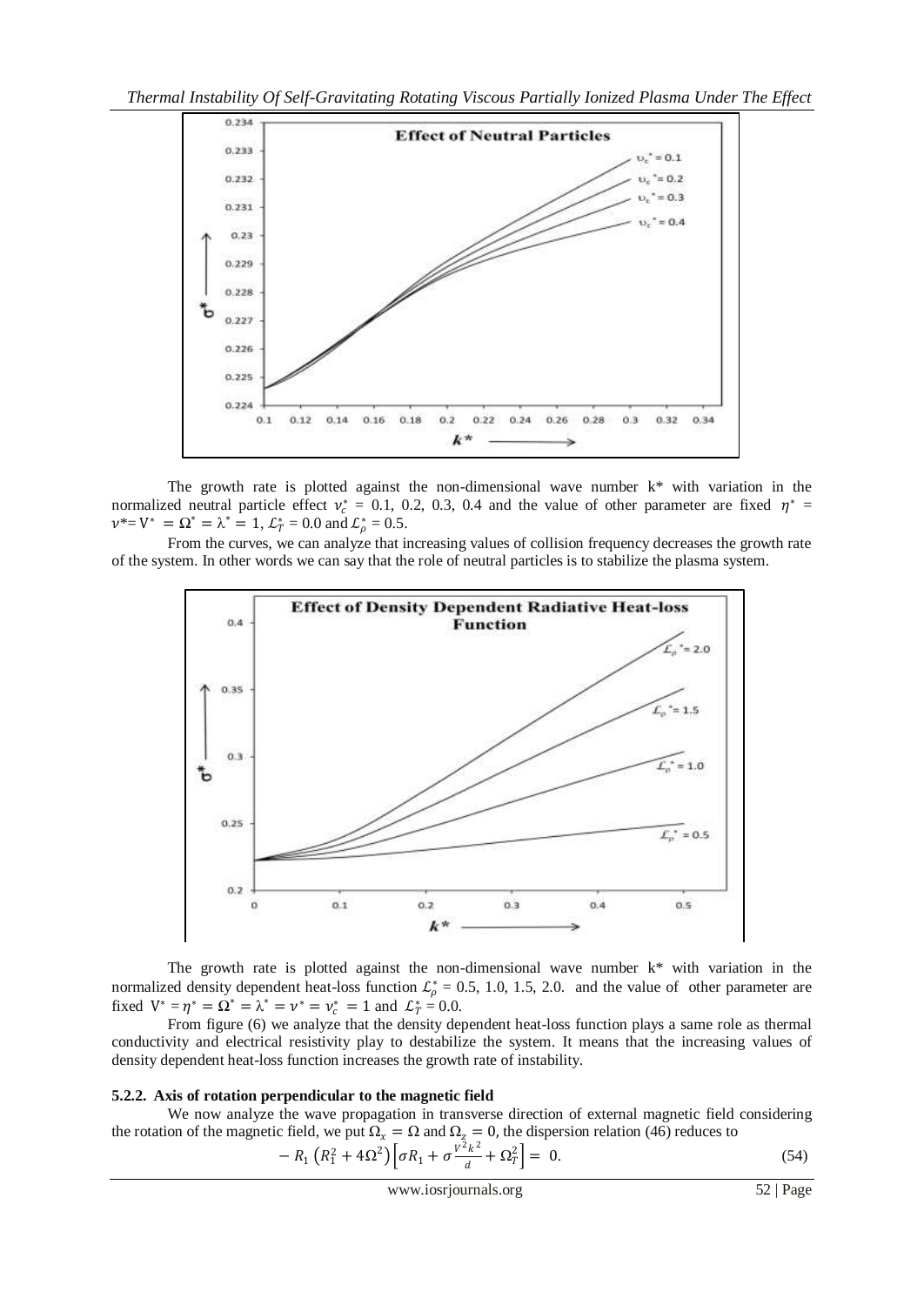Equation (54) represents the dispersion relation for rotating, self-gravitating, viscous, partially ionized plasma incorporating the electrical resistivity, Hall current, thermal conductivity and radiation in transverse mode of propagation with axis of rotation perpendicular to the magnetic field. Equation (54) has three independent factors, each representing a different mode of propagation. The first factor of equation (54) equating to zero, gives

$$
\sigma^2 + \sigma F + \Omega_v \nu_c = 0. \tag{55}
$$

Equation (55) is identical with equation (27) and represents a viscous type of damped stable mode modified by the effects of viscosity collision frequency. The second factor of equation (54) equating to zero, gives

$$
\sigma^4 + \sigma^3 2F + \sigma^2 \left[ 2v_c \Omega_v + F^2 + 4\Omega^2 \right] + \sigma v_c \left[ 2\Omega_v F + 8\Omega^2 \right] + v_c^2 \left( \Omega_v^2 + 4\Omega^2 \right) = 0. \tag{56}
$$

This dispersion relation (56) is independent of finite electrical resistivity, self-gravitation, radiative heat-loss function, thermal conductivity, and magnetic field. This equation (56) represents a purely stable damped system due to the combined damping effects of rotation, collision frequency and viscosity of the medium. The third factor of equation (54) equating to zero gives.

 $\sigma^5 + \sigma^4[\Omega_m + \nu_c + \nu_c B + \Omega_v + \beta] + \sigma^3[\Omega_m(\nu_c + \nu_c B + \Omega_v + \beta) + (\nu_c + \nu_c B + \Omega_v)\beta + \Omega_v\nu_c + \beta]$  $V2k2+\Omega j2+\sigma2\Omega m\Omega/2+\nu c+\nu cB+\Omega\nu\beta+\Omega\nu\nu c\beta+\Omega m+kZV2\beta+\nu c+\Omega I2+\nu c\Omega j2+\sigma\Omega m\Omega\nu\nu c\beta+\Omega$  $\nabla \Omega /2 + \Omega /2 + \nabla 2k^2 \Delta \nu c + \nu c \Omega /2 + \nu c \Omega m \Omega /2 = 0.$ (57)

Equation (57) represents the dispersion relation for transverse wave propagating through finite homogeneous, self-gravitating, viscous magnetized partially ionized plasma having finite electrical resistivity, rotation, radiative effects, and thermal conductivity with the effect of neutral particles.

In the absence of collision frequency between two components of plasma, viscosity and electrical resistivity i.e.  $\nu_c = 0$ ,  $\nu = 0$  and  $\eta = 0$ , with assumption that the fluid is non-magnetized (*H* = 0), the dispersion relation (57) reduces to as

$$
\sigma^3 + \beta \sigma^2 + \sigma \Omega_j^2 + \Omega_l^2 = 0. \tag{58}
$$

Equation (58) represents a dispersion relation for infinite homogeneous, non-magnetized, selfgravitating, thermally conducting plasma with radiative heat-loss effects. The condition of instability for such case is obtained from the constant term of equation (58), is given as

$$
k^{2}(\gamma-1)\left(\mathcal{L}_{T}T-\mathcal{L}_{\rho}\rho+\frac{\lambda k^{2}T}{\rho}\right)-4\pi G\rho(\gamma-1)\left(\frac{\mathcal{L}_{T}T\rho}{p}+\frac{\lambda k^{2}T}{p}\right)<0.
$$
\n(59)

This condition is same as condition (30) for longitudinal mode propagation. If fluid expressed by equation (57) is assumed magnetized i.e.  $H \neq 0$  then the dispersion relation becomes for such case as

$$
\sigma^3 + \beta \sigma^2 + \sigma \left( V^2 k^2 + \Omega_j^2 \right) + V^2 k^2 \beta + \Omega_l^2 = 0. \tag{60}
$$

This is the dispersion relation for infinite homogeneous magnetized, self-gravitating, thermally conducting, and radiative effect. Condition of instability for this case is given as

$$
(V^2k^2\beta + k^2\alpha - 4\pi G\rho\beta) < 0. \tag{61}
$$

This is the modified condition of radiative instability due to the effect of magnetic field. This condition of instability (61) is identical to that of obtained by Aggrawal and Talwar [32], in the transverse mode of propagation. The effect of magnetic field comes through the term  $V^2 k^2 \beta$  of magnetic field, there is an upward shift in the instability threshold i.e. the magnetic field decreases the value of critical wave number. Thus, we conclude that the magnetic field stabilizes the medium for transverse propagation.

## **VI. Conclusion**

In the Present analysis, we have studied the problem of an infinite homogeneous self-gravitating viscous and magnetized partially ionized fluid incorporating thermal conductivity, electrical resistivity, Hall current, rotation and radiative heat-loss functions. The general dispersion relation is obtained using linearized perturbation of the problem, which is modified due to the presence of these parameters. This general dispersion relation is reduced for longitudinal and transverse modes of propagation. We find that the Jeans condition remains valid but the expression of the critical Jeans wave number is modified due to presence of thermal conductivity and radiative heat-loss function. It is found that the viscosity parameter maintains the system stability in both, longitudinal and transverse direction of propagation.

The discussion of dispersion relation for longitudinal propagation, reveals that the viscosity, collision of neutrals with ionized gases, electrical resistivity, and Hall current modify the Alfven mode. The effect of the collision with neutrals does not affect the condition of instability of the considered fluid. It is also found that the effect of rotation does not contribute in the condition of radiative instability in both the direction parallel and perpendicular to the magnetic field.

In the transverse mode of propagation, we find that for an infinitely electrical conducting medium the condition of radiative instability is modified due to the presence of magnetic field and it shows a stabilizing influence. It is obtained that the gravitating thermal mode is affected by thermal conductivity and radiative heat